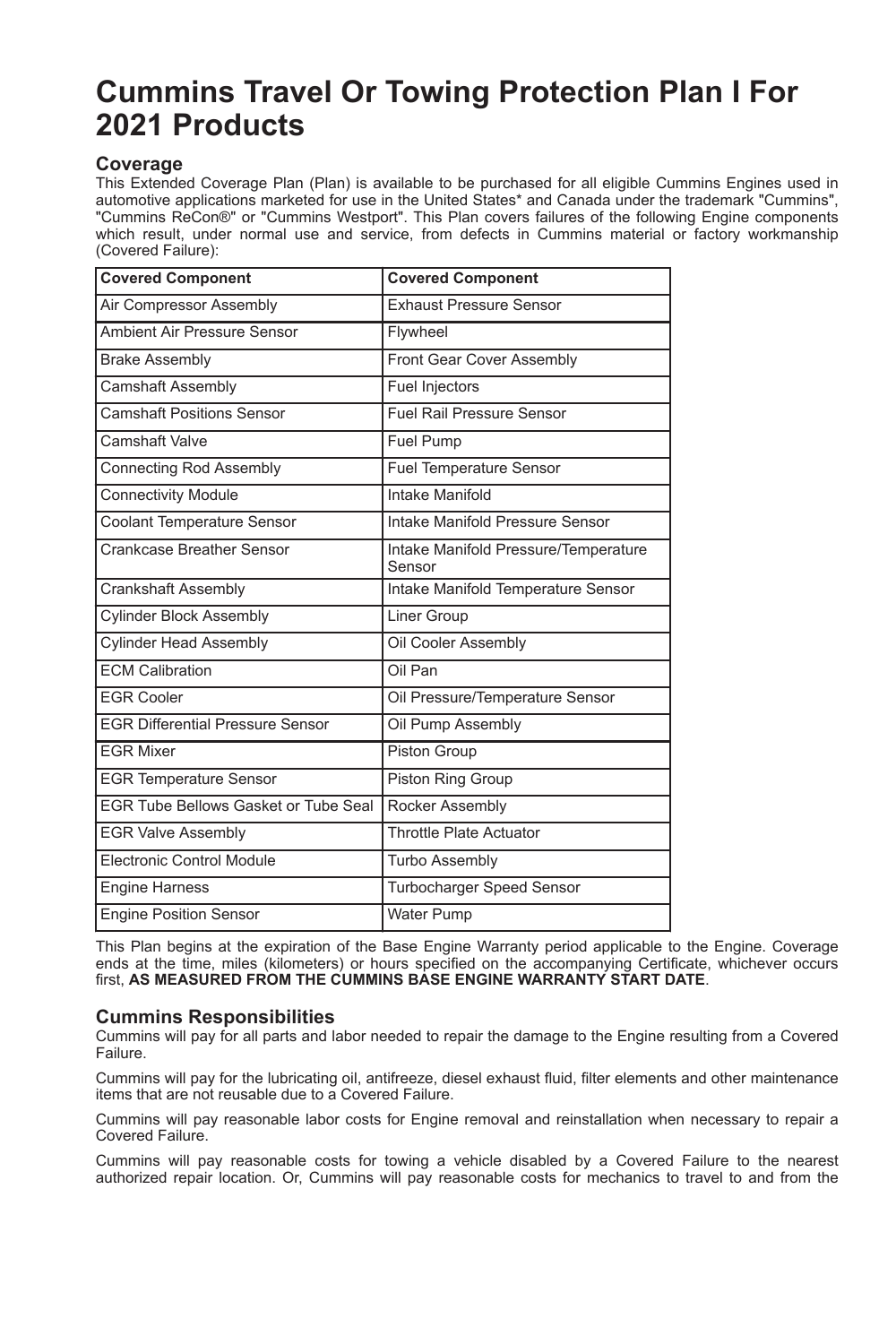location of the vehicle, including meals, mileage and lodging, when the repair is performed at the site of the failure.

## **Owner Responsibilities**

Owner is responsible for the operation and maintenance of the Engine as specified in the applicable Cummins Operation and Maintenance Manual. Owner is also responsible for providing proof that all recommended maintenance has been performed.

Before the expiration of this Plan, Owner must notify a Cummins distributor, authorized dealer or other repair location approved by Cummins of any Covered Failure and make the Engine available for repair by such facility. Owner is also responsible for delivering the Engine to the repair facility.

Service locations are listed on the Cummins Worldwide Service Locator at cummins.com.

Owner is responsible for the cost of lubrication oil, antifreeze, filter elements, belts, hoses and other maintenance items provided during covered repairs unless such items are not reusable due to the Covered Failure.

Owner is responsible for the communicating expenses, meals, lodging and similar costs incurred as a result of a Covered Failure.

Owner is responsible for non-Engine repairs, "downtime" expenses, cargo damage, fines, all applicable taxes, all business costs and other losses resulting from a Covered Failure.

Owner is responsible for the cost to investigate complaints unless the failure is caused by a defect in Cummins material or factory workmanship.

## **Limitations**

Engines with an emissions certification listed below must be operated using only diesel fuel having no more than the corresponding maximum sulfur content. Failure to use the specified fuel as listed in the Cummins Fuel Bulletin #3379001 Table 1 (Cummins Inc. Required Diesel Fuel Specifications) can damage the Engine and aftertreatment system within a short period of time. This damage could cause the Engine to become inoperable and failures attributable to the use of incorrect fuels will be denied Warranty Coverage. Fuel specifications also need to comply with local fuel regulations (EN590 for Europe and ASTM D975 for North America) for Warranty eligibility.

#### **Maximum sulfur levels by emissions certification level as listed on the Engine's dataplate are:**

| EPA 2007/2010/2013/2017/2021                      | max. 15 parts per million |
|---------------------------------------------------|---------------------------|
| EPA Tier 4 Interim/Final/Stage V in North America | max. 15 parts per million |
| EU Stage IIIB 2011                                | max. 15 parts per million |
| EU Stage IV 2011                                  | max. 15 parts per million |
| EU Stage V                                        | max. 10 parts per million |
| Euro 4/5                                          | max. 50 parts per million |
| Euro 6                                            | max. 10 parts per million |

Cummins is not responsible for failures or damage resulting from what Cummins determines to be abuse or neglect, including, but not limited to: operation without adequate coolants or lubricants; overfueling; overspeeding; lack of maintenance of lubricating, cooling or intake systems; improper storage, starting, warmup, run-in or shutdown practices; unauthorized modifications of the Engine. Cummins is also not responsible for failures caused by incorrect oil or fuel or by water, diesel exhaust fluid, dirt or other contaminants in the fuel, oil or diesel exhaust fluid.

This Plan does not apply to accessories supplied by Cummins which bear the name of another company. Such non-Warranted accessories include, but are not limited to: alternators, starters, fans, air conditioning compressors, clutches, filters, transmissions, torque converters, steering pumps, non-Cummins fan drives, Engine compression brakes and exhaust brakes.

Cummins branded alternators and starters are not covered by this Plan.

Aftertreatment component failures are not covered by this Plan.

Parts used to repair a Covered Failure may be new Cummins parts, Cummins approved rebuilt parts or repaired parts. Cummins is not responsible for failures resulting from the use of parts not approved by Cummins.

A new Cummins or Cummins approved rebuilt part used to repair a Covered Failure under this Plan assumes the identity of the part it replaced and is entitled to the remaining Coverage hereunder. This Plan is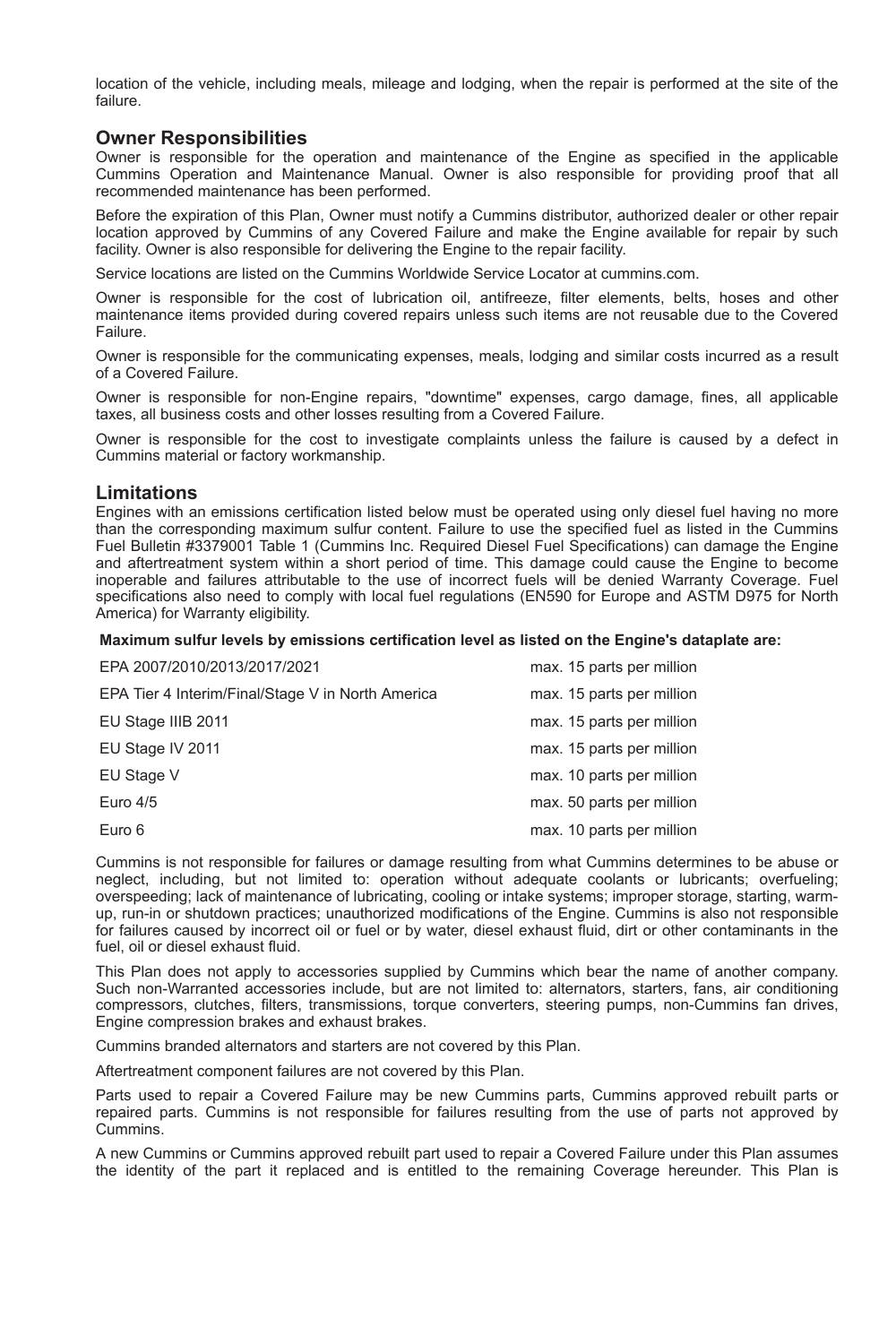transferable to subsequent Owners of the Engine by notifying a Cummins Distributor within 90 days of the transfer of ownership.

This Plan does not duplicate other Coverages applicable to the Engine.

Fees paid for this Plan are not refundable.

Coverage purchase must be documented on a Cummins Assurance Plan Certificate. The Certificate must be signed and dated by the customer.

**CUMMINS DOES NOT COVER WEAR OR WEAROUT OF COVERED PARTS.**

**CUMMINS IS NOT RESPONSIBLE FOR INCIDENTAL OR CONSEQUENTIAL DAMAGES.**

#### **EXCEPT FOR THE PUBLISHED CUMMINS WARRANTIES, THERE ARE NO OTHER WARRANTIES, EXPRESS OR IMPLIED, OR OF MERCHANTABILITY OR FITNESS FOR A PARTICULAR PURPOSE.**

\* United States includes American Samoa, the Commonwealth of Northern Mariana Islands, Guam, Puerto Rico and the U.S. Virgin Islands.

Coverage I.D.: PT1